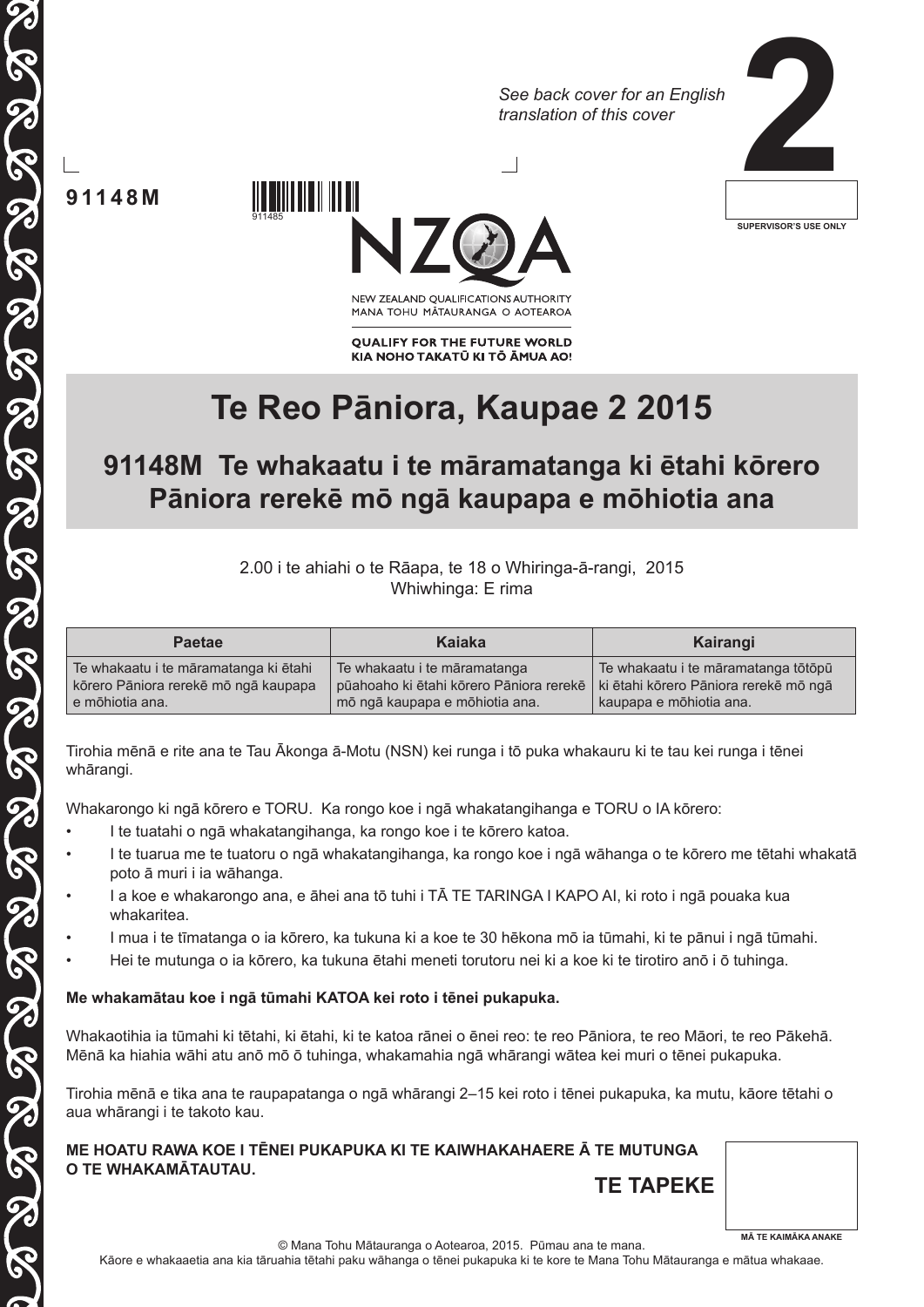# **TE KŌRERO TUATAHI:** *Respirar aire puro nos ayuda* **Ka ora tātou i te hau ora**

Whakarongo ki a Ana e kōrero ana ki ana hoa ako mō tētahi haerenga e whakarite ana ia. E hāngai ana Te Tūmahi Tuatahi ki tēnei kōrero. Whakaotihia te tūmahi ki tētahi, ki ētahi, ki te katoa rānei o ēnei reo: te reo Pāniora, te reo Māori, te reo Pākehā. Ināianei, ka tukuna ki a koe te 30 hēkona ki te pānui i te tūmahi.

**TĀ TE TARINGA I KAPO AI**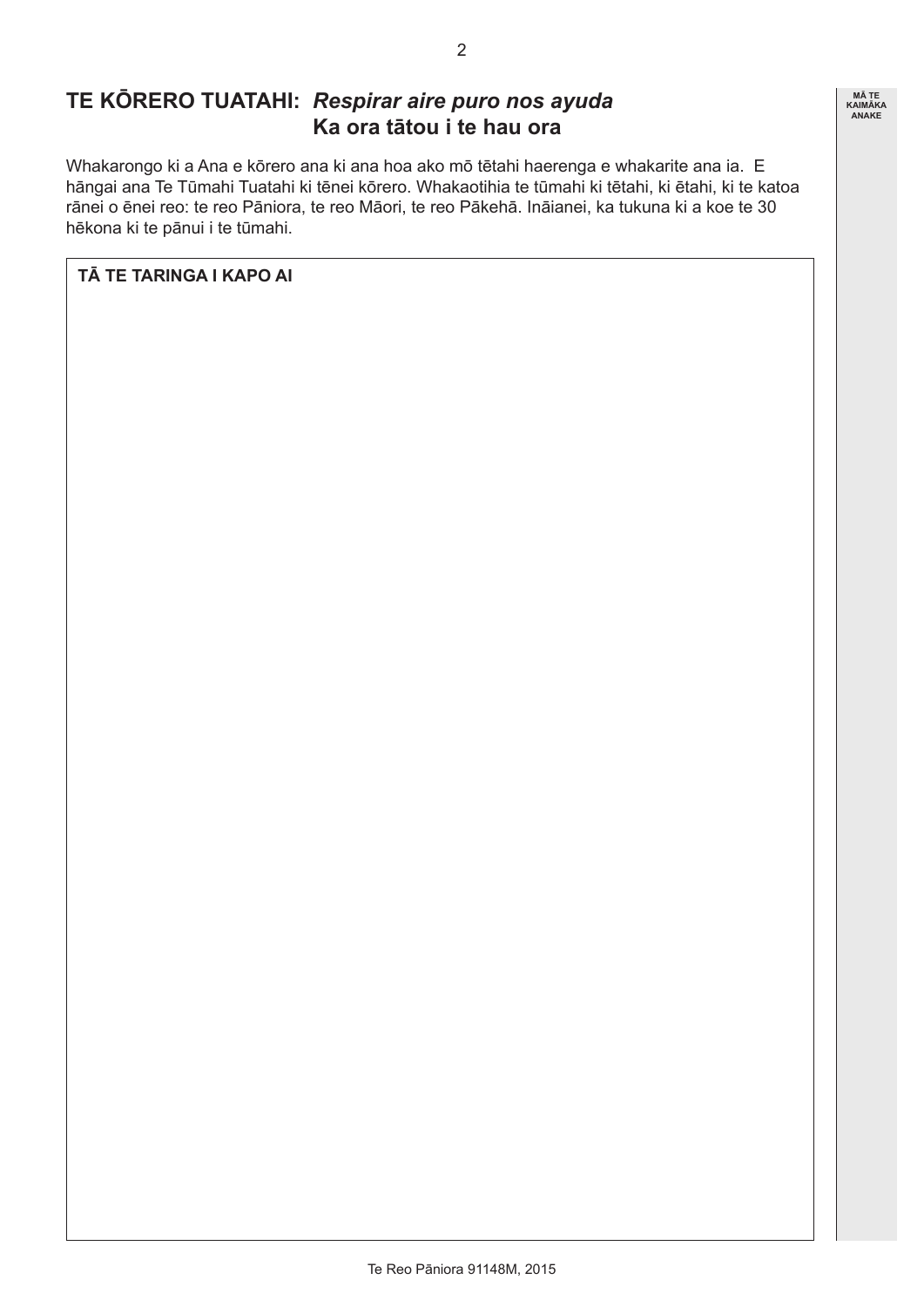#### **TE TŪMAHI TUATAHI**

(a) Whakaahuatia te wāhi hararei me ngā mahi o reira hei whai mā te tangata. *Describe el destino de las vacaciones y lo que se puede hacer allí.*

(b) I runga i tāu i rongo ai, whakamāramatia ngā take e whakapono ana a Ana ka whaihua ana hoa ako i tēnei haerenga. *Basándote en el texto, explica por qué Ana cree que este viaje beneficiará a sus compañeros de clase.*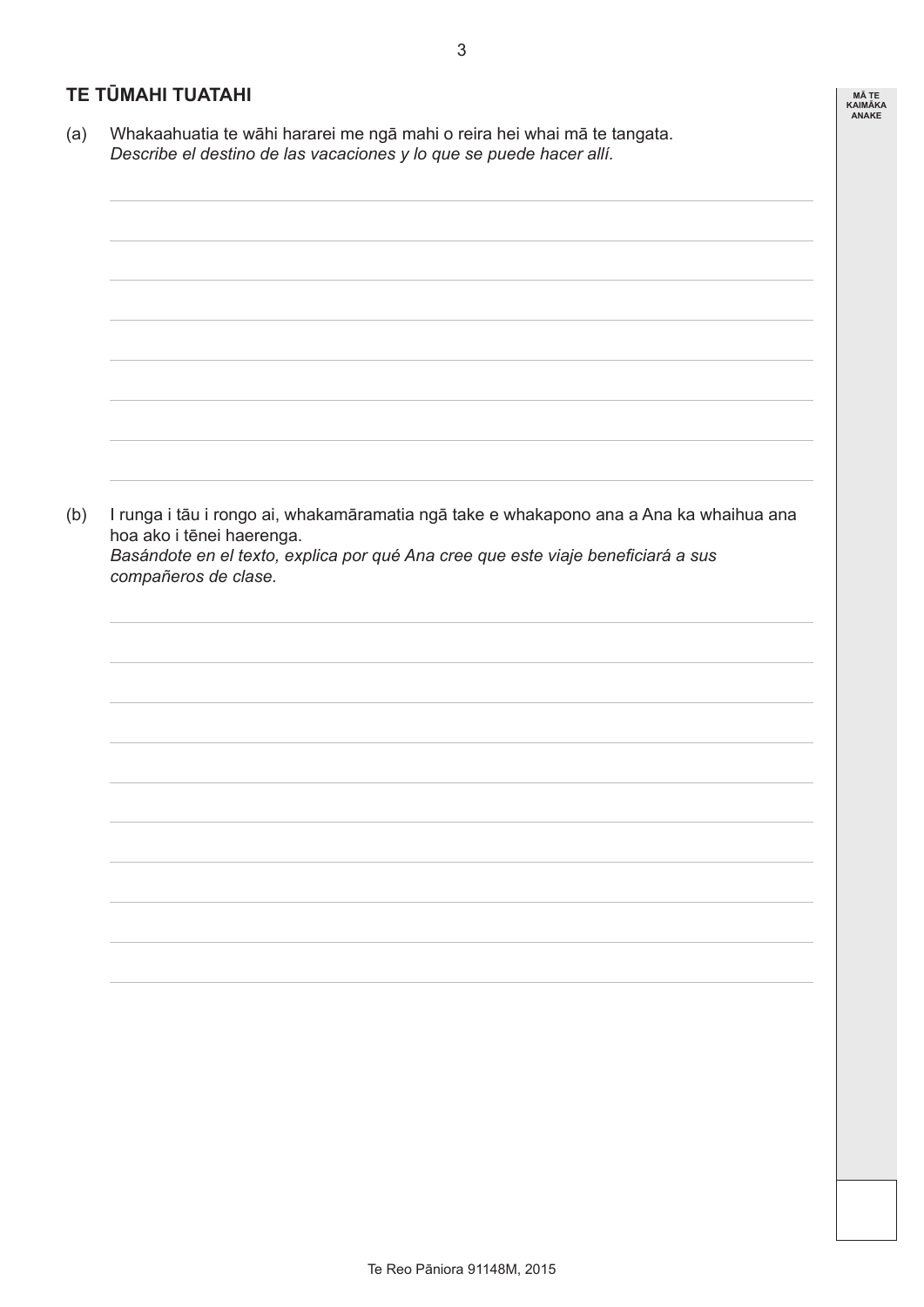### **FIRST PASSAGE:** *Respirar aire puro nos ayuda* **Breathing fresh air helps us**

Listen to Ana as she talks to her classmates about a trip she is planning. Question One is based on this passage. Answer the question in your choice of English, te reo Māori, and/or Spanish. You now have 30 seconds to read the question.

**LISTENING NOTES**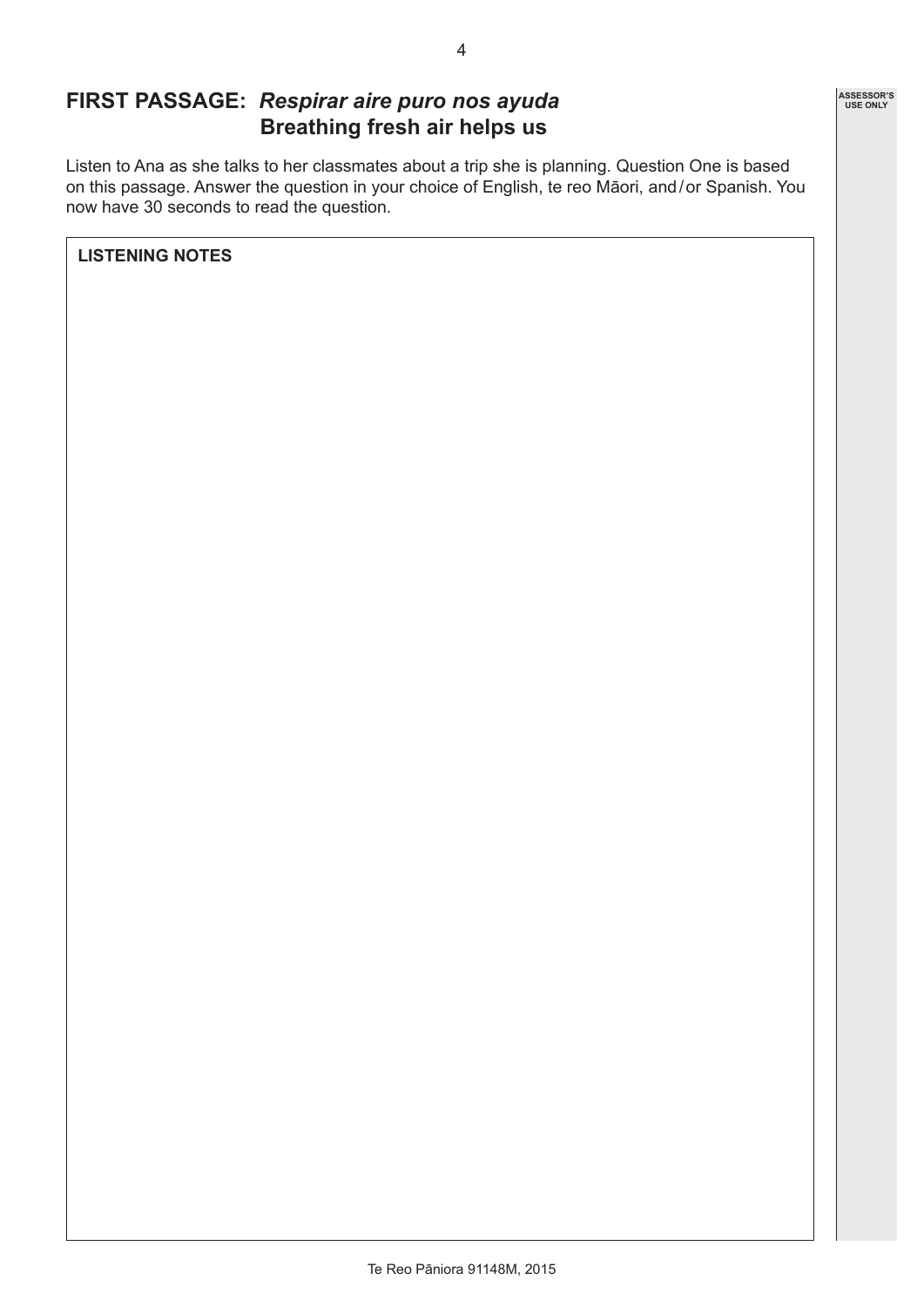#### **QUESTION ONE**

*compañeros de clase.*

(a) Describe the holiday destination and what one can do there. *Describe el destino de las vacaciones y lo que se puede hacer allí.*

(b) Based on what you have heard, explain why Ana believes this trip will benefit her fellow students. *Basándote en el texto, explica por qué Ana cree que este viaje beneficiará a sus* 

Te Reo Pāniora 91148M, 2015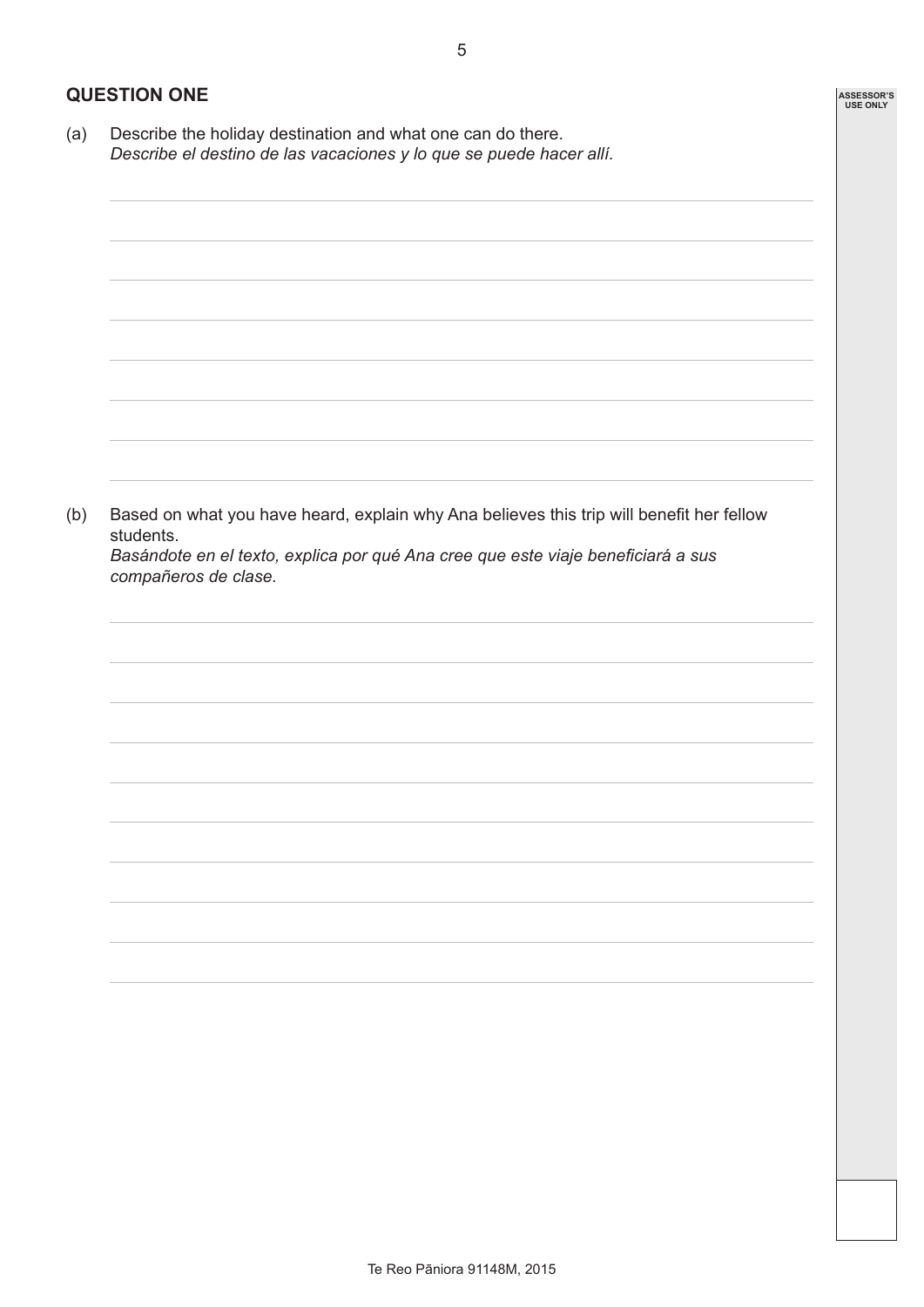# **TE KŌRERO TUARUA:** *El mejor bocadillo del mundo* **Te hanuwiti rawe katoa o te ao**

Whakarongo ki ngā kōrero o te wā i Wharenihia mō tētahi whakataetae o nā tata nei. E hāngai ana Te Tūmahi Tuarua ki tēnei kōrero. Whakaotihia te tūmahi ki tētahi, ki ētahi, ki te katoa rānei o ēnei reo: te reo Pāniora, te reo Māori, te reo Pākehā. Ināianei, ka tukuna ki a koe te 30 hēkona ki te pānui i te tūmahi.

#### **TĀ TE TARINGA I KAPO AI**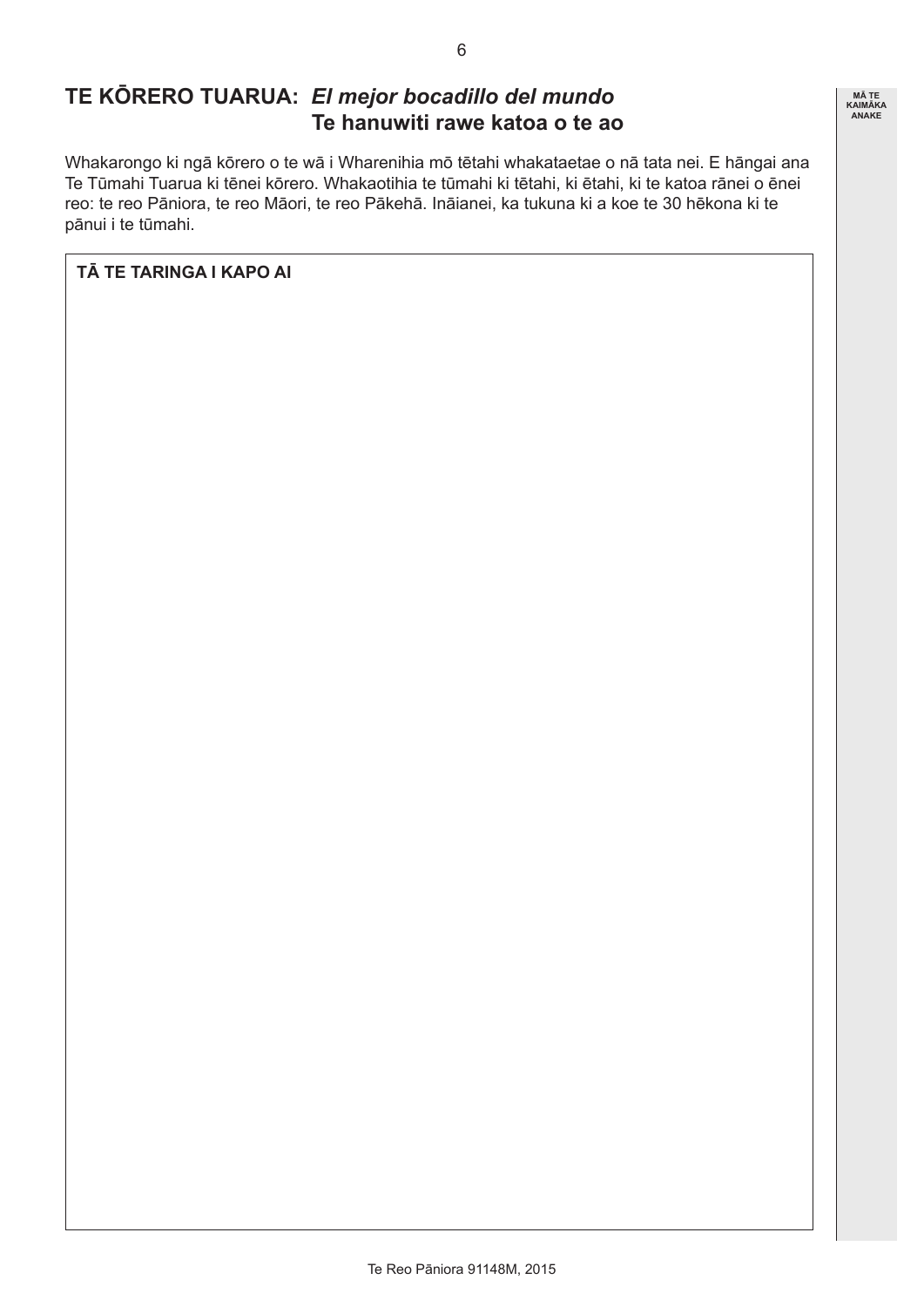#### **TE TŪMAHI TUARUA**

- (a) He aha ngā mahi kua oti i a Juan? *¿Qué ha hecho Juan?*
- (b) He aha ngā take kua angitu ia? *¿Cuál es el secreto de su éxito?*

- (c) Whakaahuatia ngā painga o tana angitu. *Describe las ventajas de su éxito.*
- (d) I runga i tāu i rongo ai, whakamāramatia te tikanga e pā ana ki te hanuwiti i Wharenihia, ā, whakamāramatia ngā take me whai wāhi tonu taua tikanga ki te ahurea o ēnei wā nei. *Basándote en el texto, explica la tradición del bocadillo en Valencia, y explica por qué es importante que siga desempeñando un papel en la cultura de hoy en día.*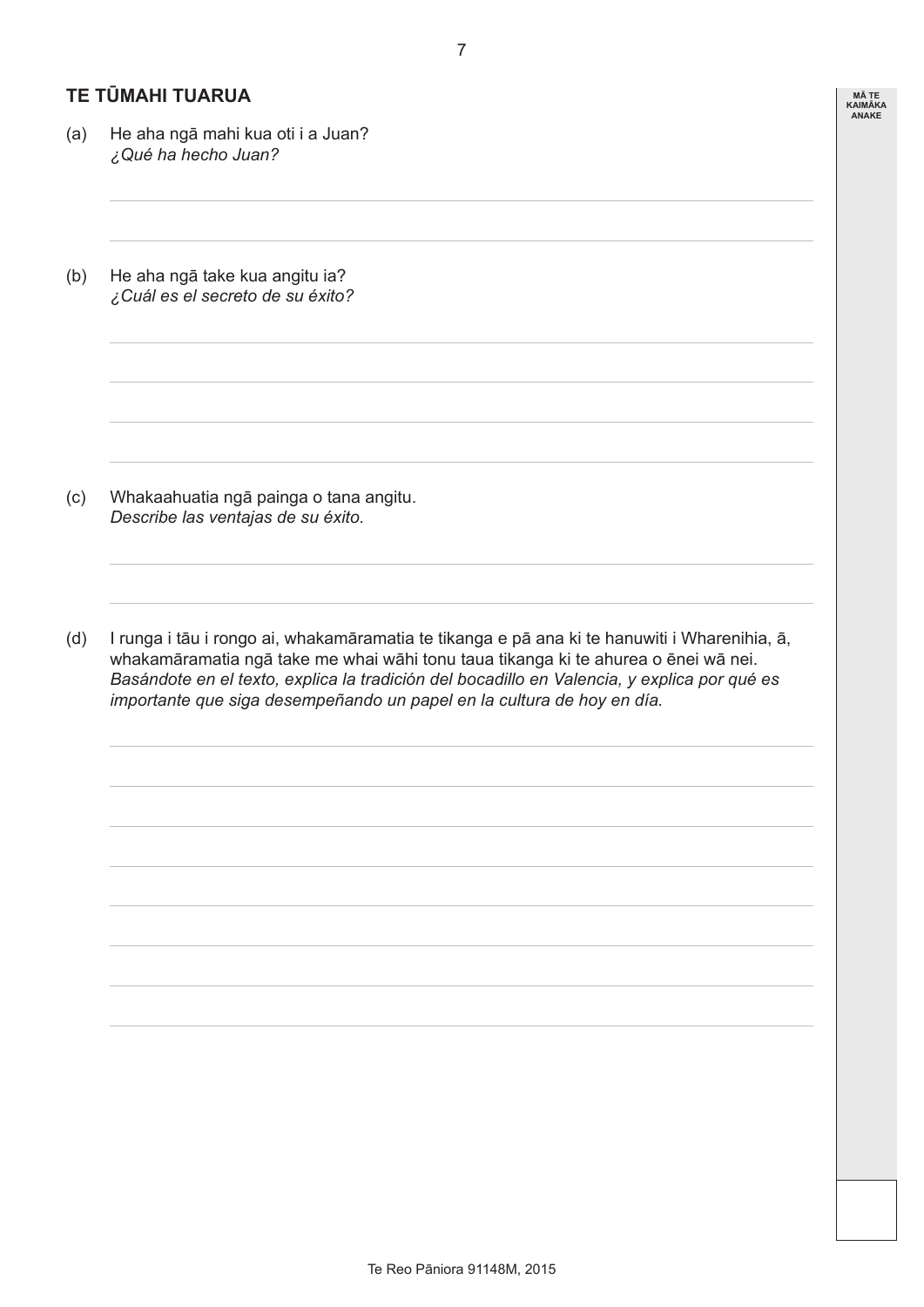### **SECOND PASSAGE:** *El mejor bocadillo del mundo* **The world's best sandwich**

Listen to a news article from Valencia about a recent competition. Question Two is based on this passage. Answer the question in your choice of English, te reo Māori, and/or Spanish. You now have 30 seconds to read the question.

**LISTENING NOTES**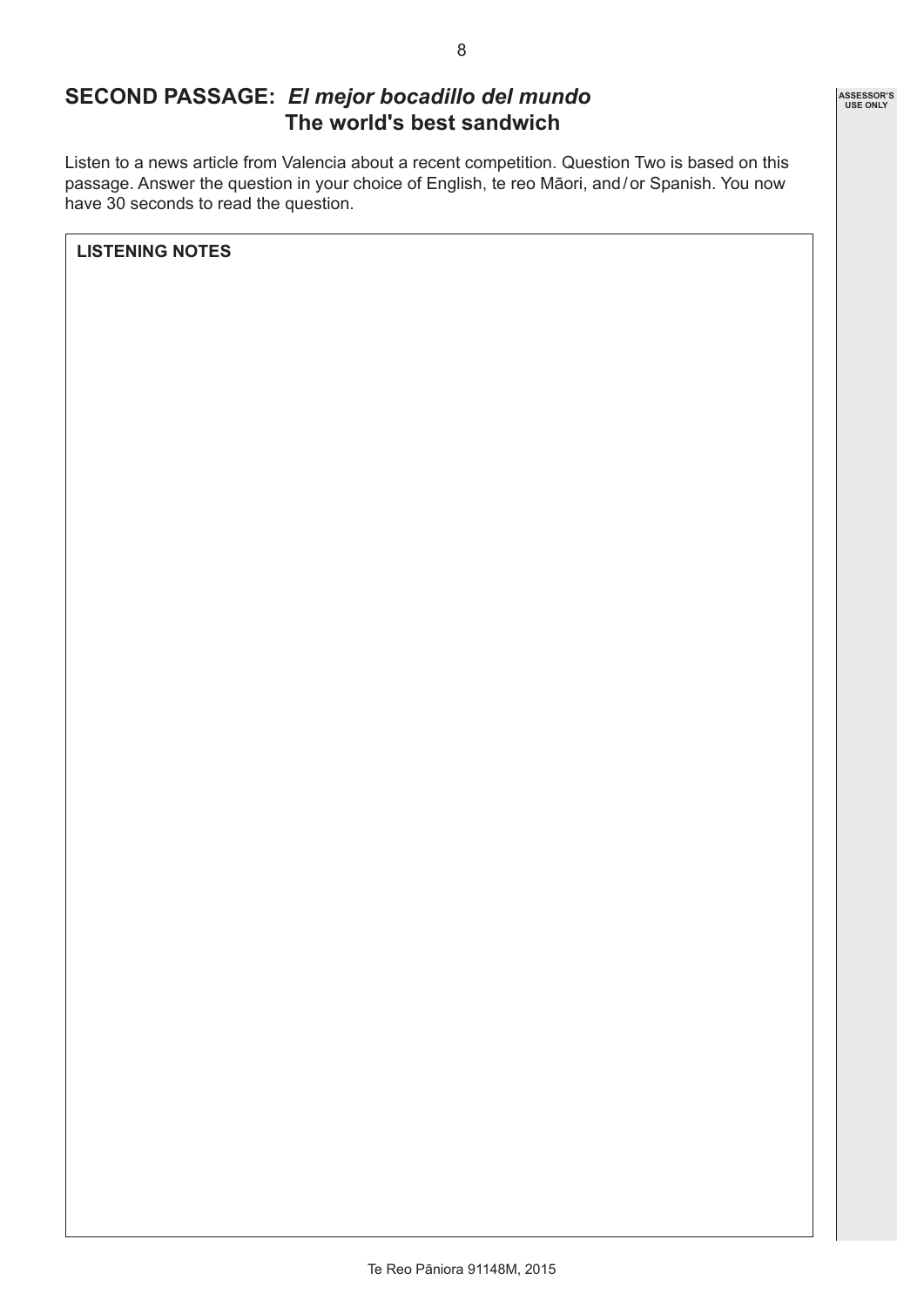#### **QUESTION TWO**

- (a) What has Juan done? *¿Qué ha hecho Juan?*
- (b) What is the secret to his success? *¿Cuál es el secreto de su éxito?*

- (c) Describe the advantages of his success. *Describe las ventajas de su éxito.*
- (d) Based on what you have heard, explain the tradition of the sandwich in Valencia, and explain why it is important that it continues to play a role in today's culture. *Basándote en el texto, explica la tradición del bocadillo en Valencia, y explica por qué es importante que siga desempeñando un papel en la cultura de hoy en día.*

Te Reo Pāniora 91148M, 2015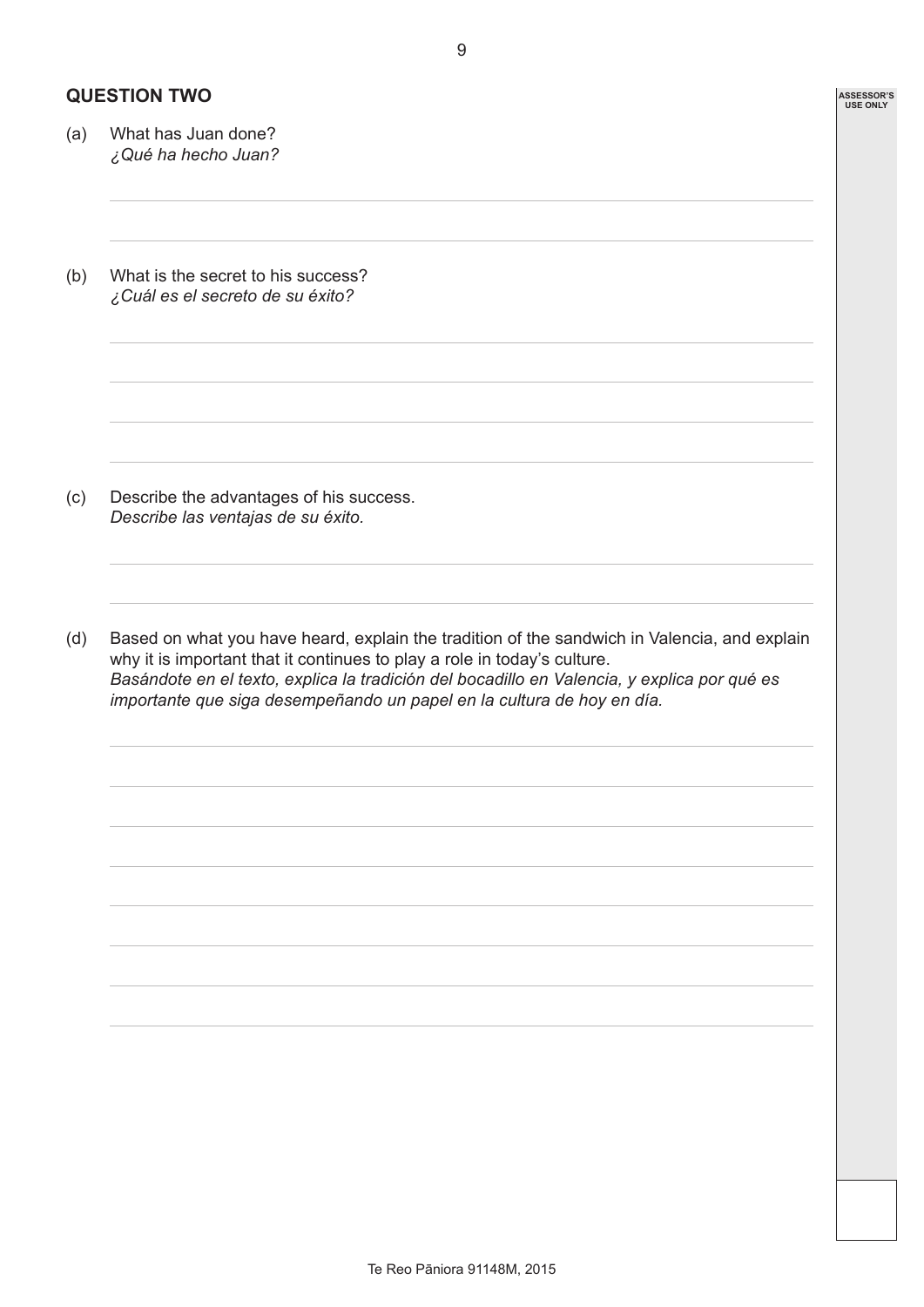# **TE KŌRERO TUATORU:** *Mireia Belmonte, nadadora extraordinaria* **Ko Mireia Belmonte, ko te kaikauhoe whakaharahara**

Whakarongo ki tētahi uiuinga i tētahi whetū maiangi o te ao hākinakina nō Peina. E hāngai ana Te Tūmahi Tuatoru ki tēnei kōrero. Whakaotihia te tūmahi ki tētahi, ki ētahi, ki te katoa rānei o ēnei reo: te reo Pāniora, te reo Māori, te reo Pākehā. Ināianei, ka tukuna ki a koe te 30 hēkona ki te pānui i te tūmahi.

**TĀ TE TARINGA I KAPO AI**

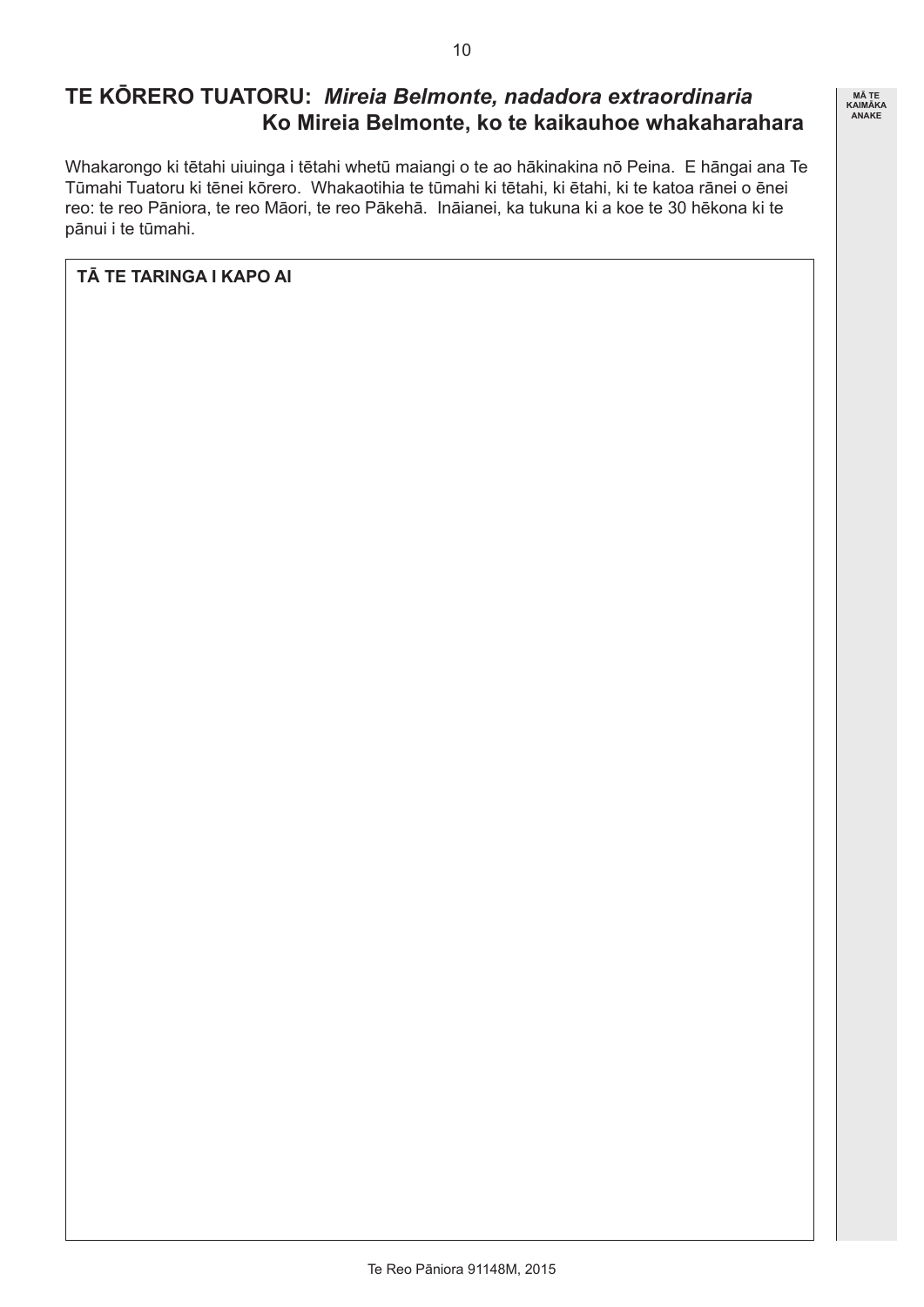#### **TE TŪMAHI TUATORU**

(a) He aha ngā mahi kua tutuki i a Mireia Belmonte? *¿Qué ha logrado Mireia Belmonte?* (b) He pēhea ōna whakaaro ki ana angitutanga? *¿Cómo se siente sobre sus éxitos?* (c) I runga i tāu i rongo ai, he tangata pēhea ia, ki ōu nā whakaaro? *Basándote en el texto, en tu opinión, ¿qué tipo de persona es?* **MĀ TE KAIMĀKA ANAKE**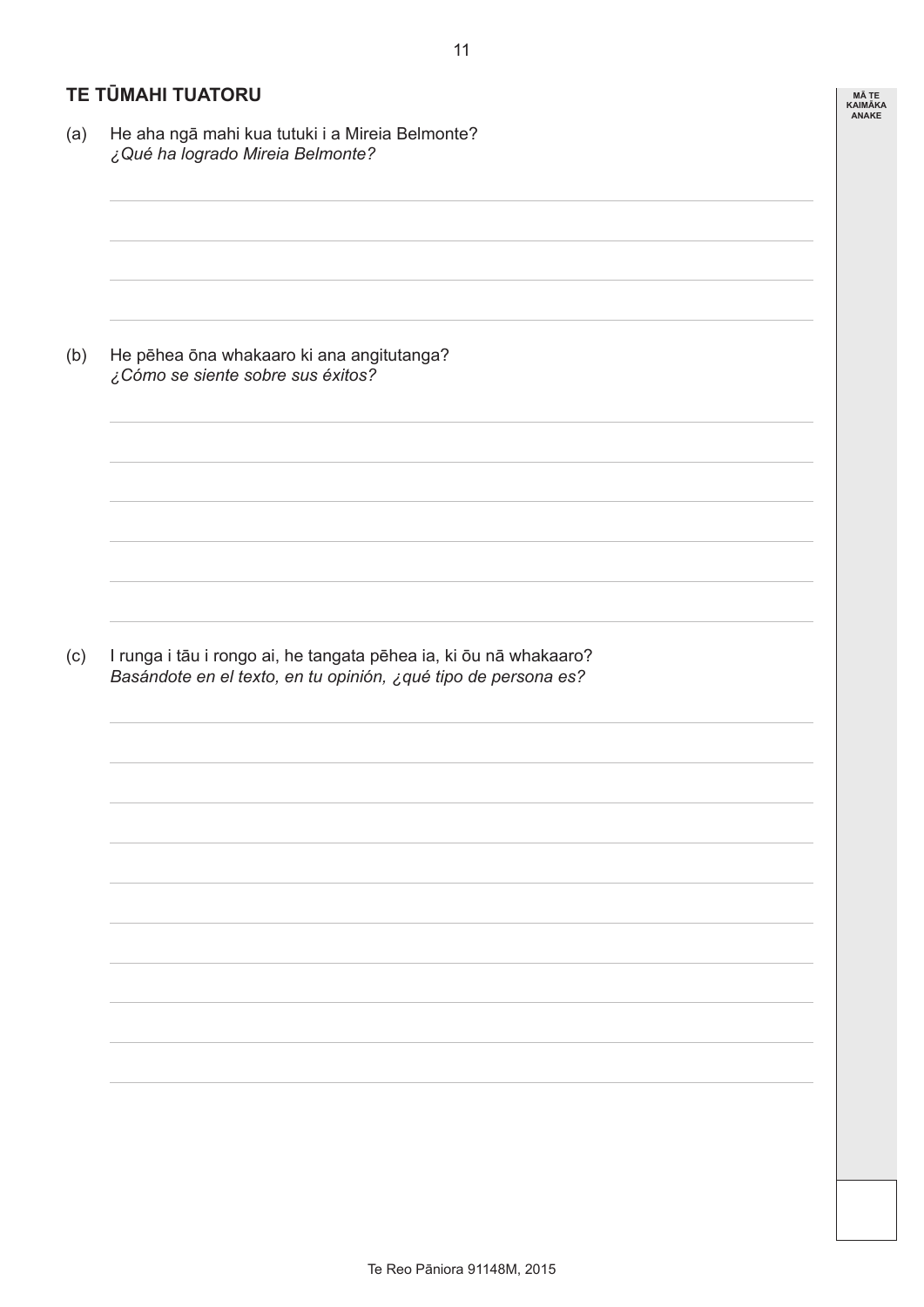# **THIRD PASSAGE:** *Mireia Belmonte, nadadora extraordinaria* **Mireia Belmonte, extraordinary swimmer**

Listen to an interview with a rising young Spanish sports star. Question Three is based on this passage. Answer the question in your choice of English, te reo Māori, and/or Spanish. You now have 30 seconds to read the question.

**LISTENING NOTES**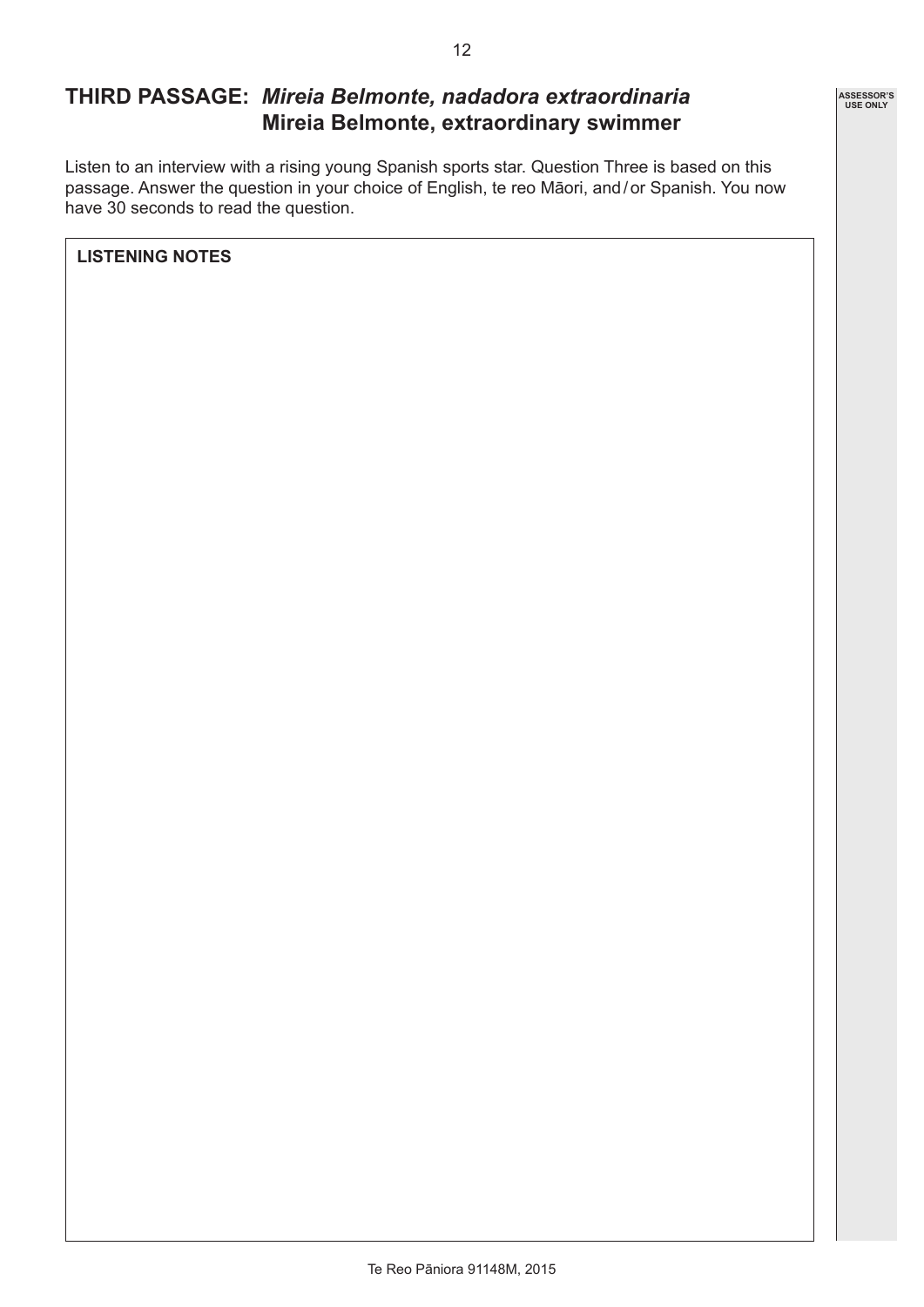#### **QUESTION THREE**

(a) What has Mireia Belmonte achieved? *¿Qué ha logrado Mireia Belmonte?* (b) How does she feel about her successes? *¿Cómo se siente sobre sus éxitos?* (c) Based on what you have heard, what do you think she is like as a person? *Basándote en el texto, en tu opinión, ¿qué tipo de persona es?*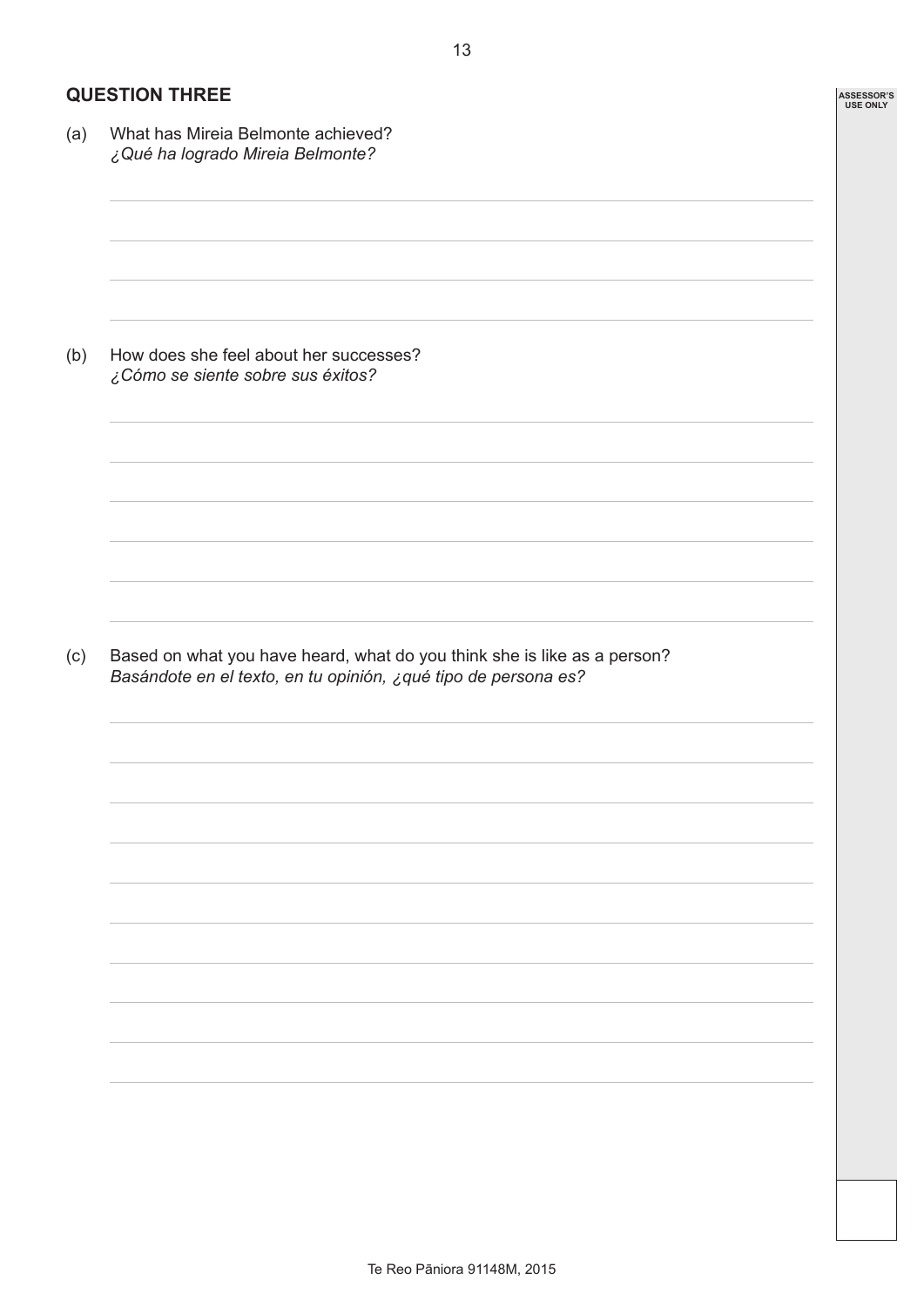| TE TAU<br>TŪMAHI | He whārangi anō ki te hiahiatia.<br>Tuhia te tau tūmahi mēnā e hāngai ana. | MÃ TE<br>KAIMĀKA<br><b>ANAKE</b> |
|------------------|----------------------------------------------------------------------------|----------------------------------|
|                  |                                                                            |                                  |
|                  |                                                                            |                                  |
|                  |                                                                            |                                  |
|                  |                                                                            |                                  |
|                  |                                                                            |                                  |
|                  |                                                                            |                                  |
|                  |                                                                            |                                  |
|                  |                                                                            |                                  |
|                  |                                                                            |                                  |
|                  |                                                                            |                                  |
|                  |                                                                            |                                  |
|                  |                                                                            |                                  |
|                  |                                                                            |                                  |
|                  |                                                                            |                                  |
|                  |                                                                            |                                  |
|                  |                                                                            |                                  |
|                  |                                                                            |                                  |
|                  |                                                                            |                                  |
|                  |                                                                            |                                  |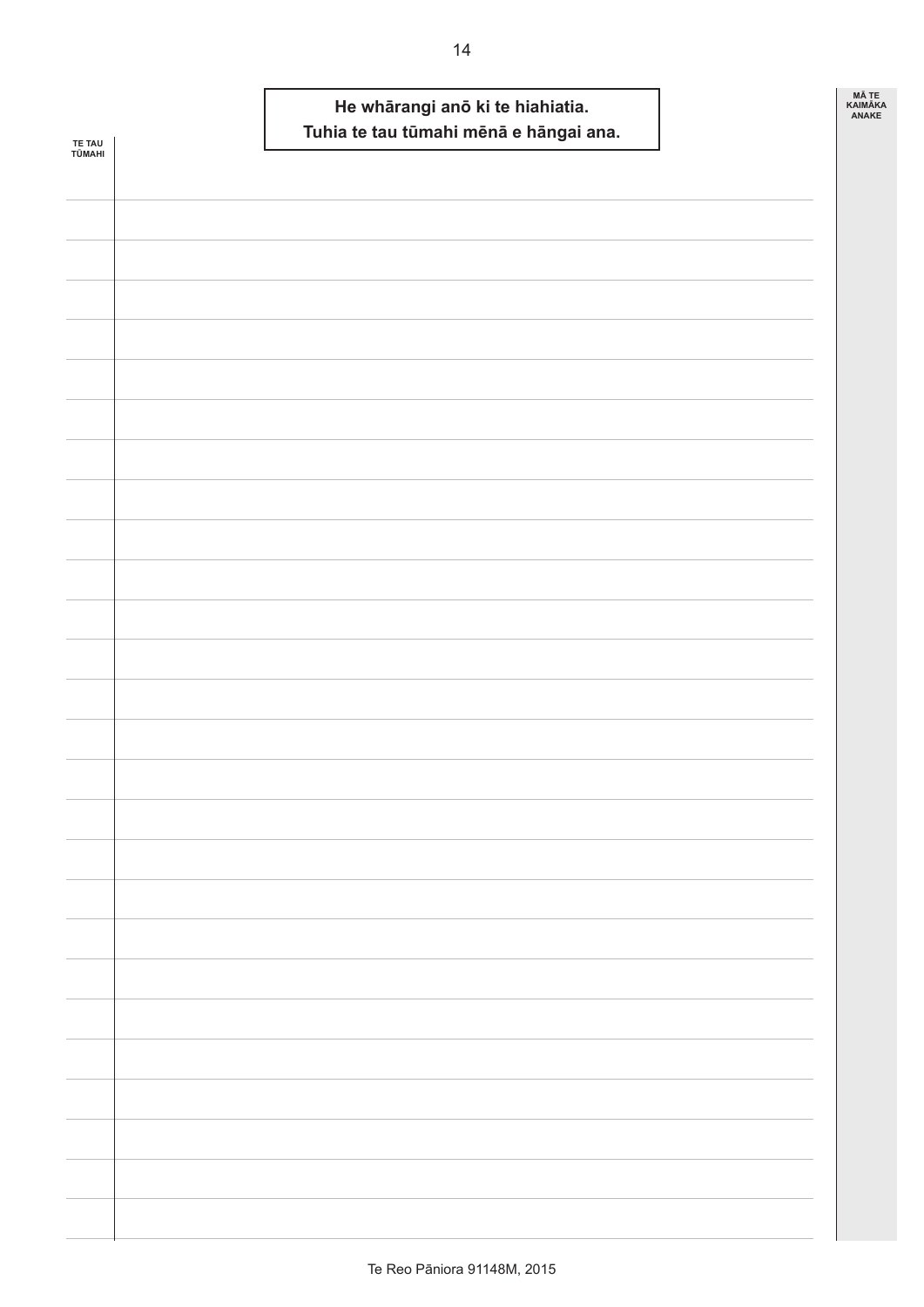| <b>QUESTION<br/>NUMBER</b> |  | Write the question number(s) if applicable. | Extra space if required. |  | ASSESSOR'S<br><b>USE ONLY</b> |
|----------------------------|--|---------------------------------------------|--------------------------|--|-------------------------------|
|                            |  |                                             |                          |  |                               |
|                            |  |                                             |                          |  |                               |
|                            |  |                                             |                          |  |                               |
|                            |  |                                             |                          |  |                               |
|                            |  |                                             |                          |  |                               |
|                            |  |                                             |                          |  |                               |
|                            |  |                                             |                          |  |                               |
|                            |  |                                             |                          |  |                               |
|                            |  |                                             |                          |  |                               |
|                            |  |                                             |                          |  |                               |
|                            |  |                                             |                          |  |                               |
|                            |  |                                             |                          |  |                               |
|                            |  |                                             |                          |  |                               |
|                            |  |                                             |                          |  |                               |
|                            |  |                                             |                          |  |                               |
|                            |  |                                             |                          |  |                               |
|                            |  |                                             |                          |  |                               |
|                            |  |                                             |                          |  |                               |
|                            |  |                                             |                          |  |                               |
|                            |  |                                             |                          |  |                               |
|                            |  |                                             |                          |  |                               |